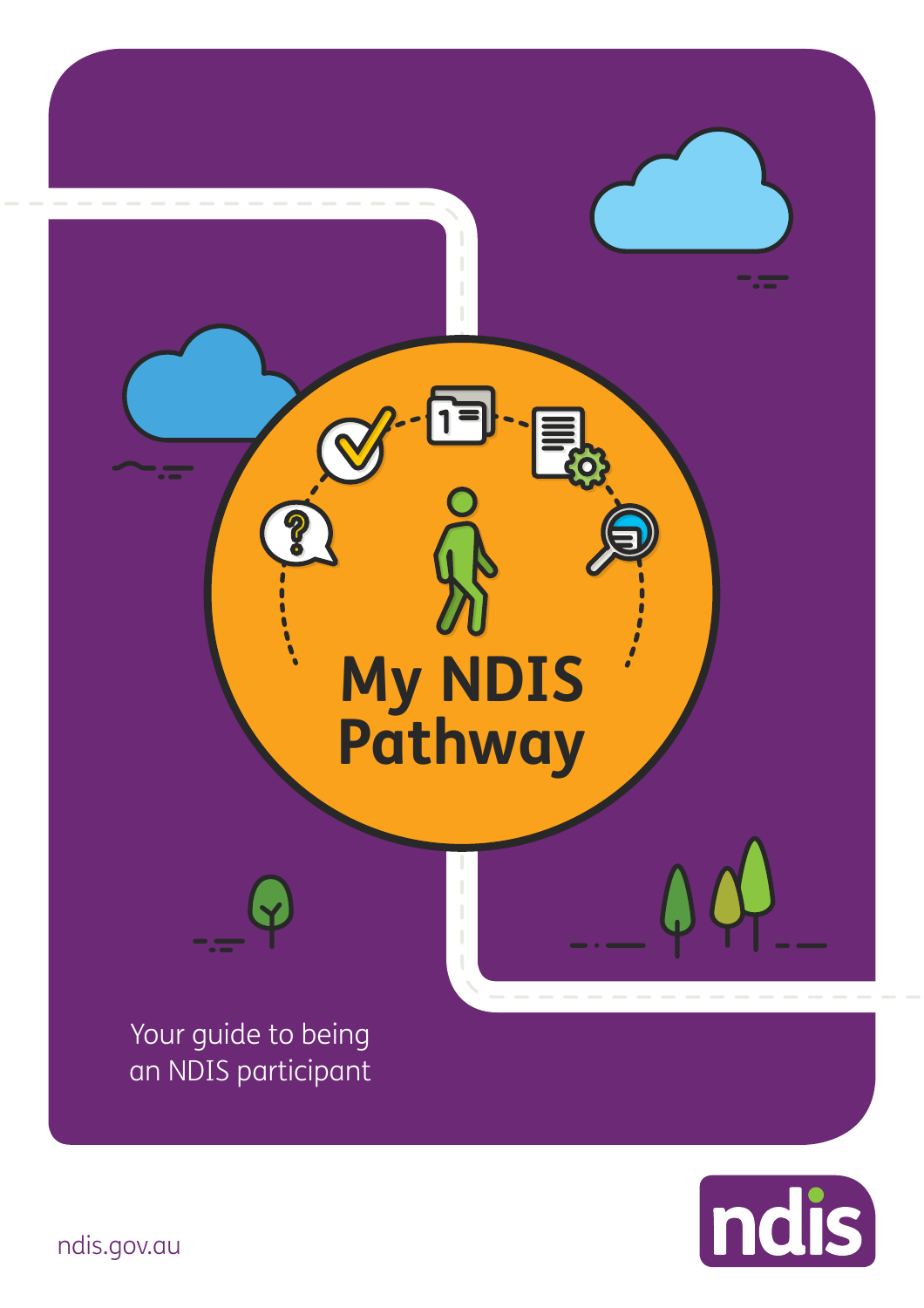# **My NDIS pathway**

The National Disability Insurance Scheme (also called the NDIS) is a new way of providing disability support.

It's important to understand how the NDIS works and whether you are eligible to participate. If you are, you will develop a plan with the NDIS to help you access the supports you need. Your plan will be reviewed over time so you'll get the right support for as long as you need it.

This booklet will help you understand the path you will travel as the NDIS works with you. It will provide an overview of what to expect at each stage.

You can refer back to this booklet as you move from stage to stage to help you understand what happens next.

Some words we use to talk about the NDIS might be new to you, so we've explained them along the way. For example when you are eligible for NDIS support, you are called a **participant**.

# **The NDIS and you**

The NDIS will provide all Australians under the age of 65 who have a disability that is likely to be permanent and sianificant with the supports they need to live an ordinary life.

The NDIS funds supports that are reasonable and necessary for you to achieve your goals.

### **Everyone's needs and goals are different.**

That's why the NDIS provides you with the flexibility to manage your individual support needs. It also means your experience with the NDIS might be different to another person's.

### Your first plan with the NDIS will continue to give you the support you need now.

It will make sure you have time to learn more about all of your options with the NDIS and consider your goals for your next plan.

The NDIS will support you throughout your life for as long as you need it, so this pathway will continue on, and you'll update your plan as your needs change.

**The National Disability Insurance Scheme (NDIS) is a new way**  of providing disability support. The National Disability Insurance Agency (NDIA) is responsible for delivering the NDIS.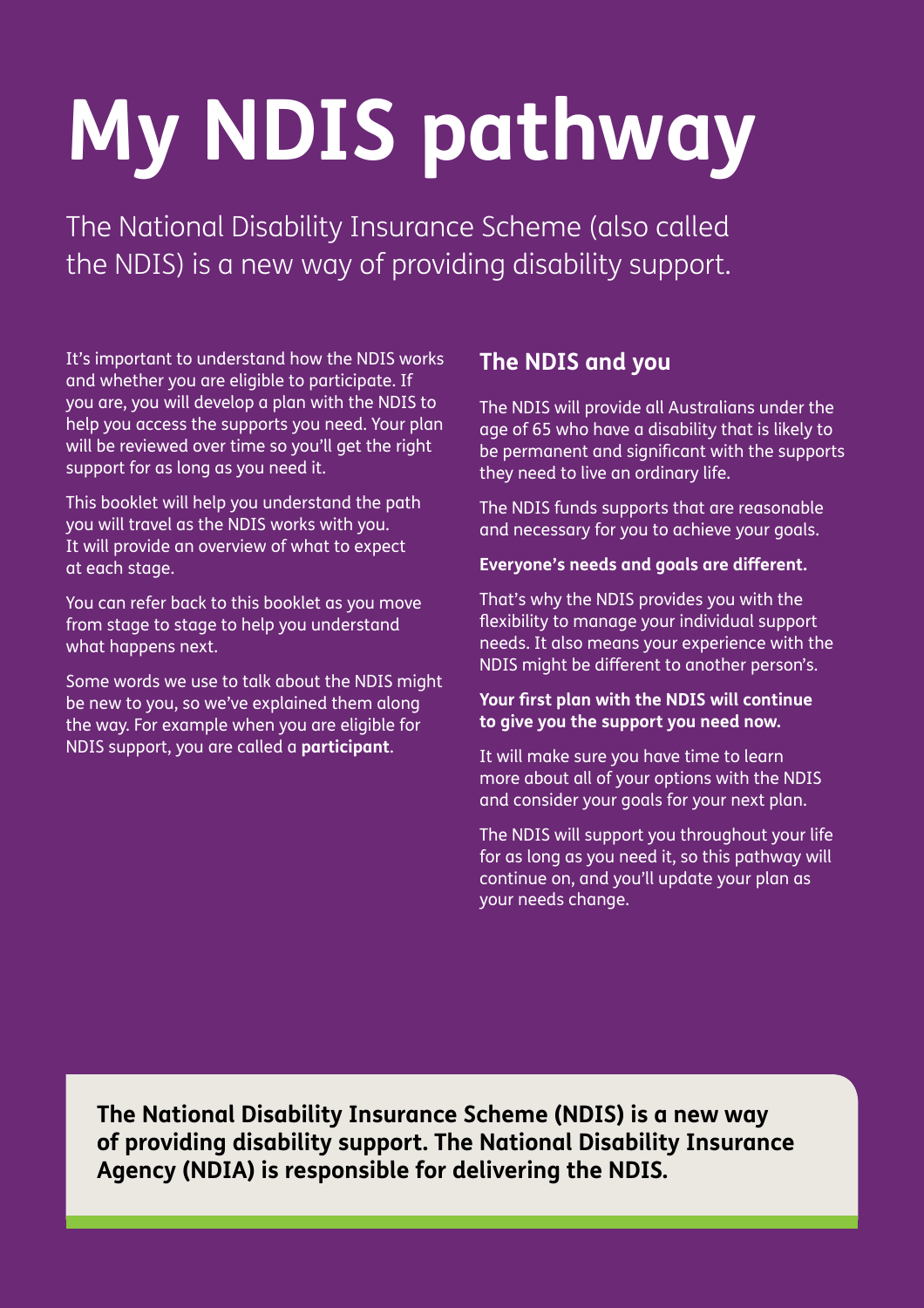# Start your NDIS journey here.



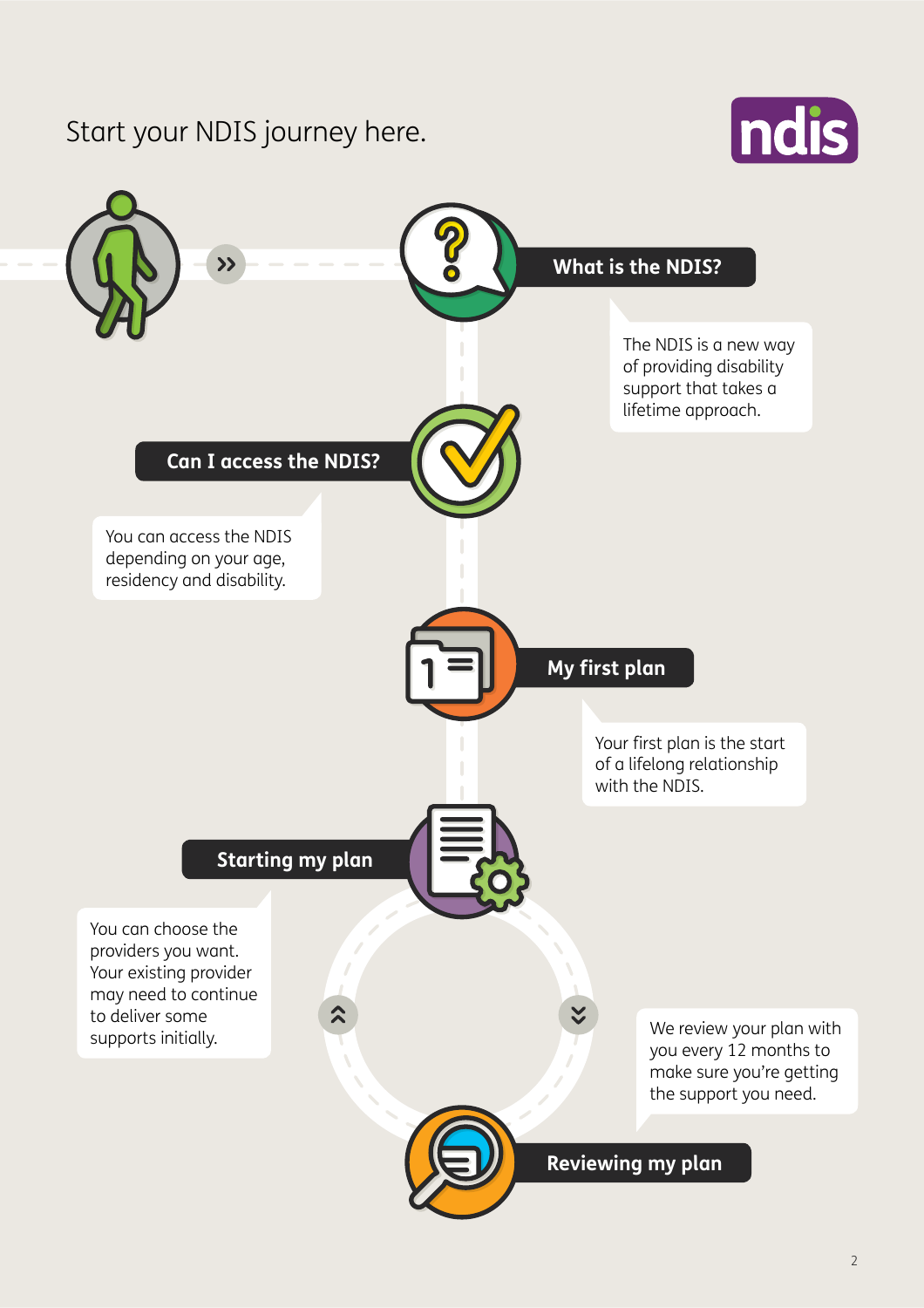# What is the NDIS?

# The NDIS is a new way of providing disability support.

It takes a lifetime approach investing in people with disability. The NDIS supports people with disability to build skills and capability so they can participate in the community and employment.

The NDIS helps you to:

# Access mainstream services and supports

These are the services available for all Australians that you receive from people like doctors or teachers through the health and education systems. It also covers areas like public housing and the justice and aged care systems.

## Access community services and supports

These are activities and services available to everyone in your community, such as sports clubs, community groups, libraries or charities.



The NDIS supports people with disability to build skills and capability so they can participate in the community and employment.

### Maintain your informal support arrangements

This is help you get from your family and friends. It is support you don't pay for and is generally part of most people's lives.

### Receive reasonable and necessary funded supports

The NDIS can pay for supports that are reasonable and necessary for you. This means they are related to your disability and are required for you to live an ordinary life and achieve your goals. You can read more about reasonable and necessary supports on our website www.ndis.gov.au.

The NDIS will be available to you as long as you need support to manage your disability.

Once you have a plan, it is generally in place for 12 months. If your needs change you can ask for it to be reviewed.

To learn more about the NDIS visit www.ndis.gov.au.



Can I access the NDIS?

My first plan

Starting my plan

Reviewing my plan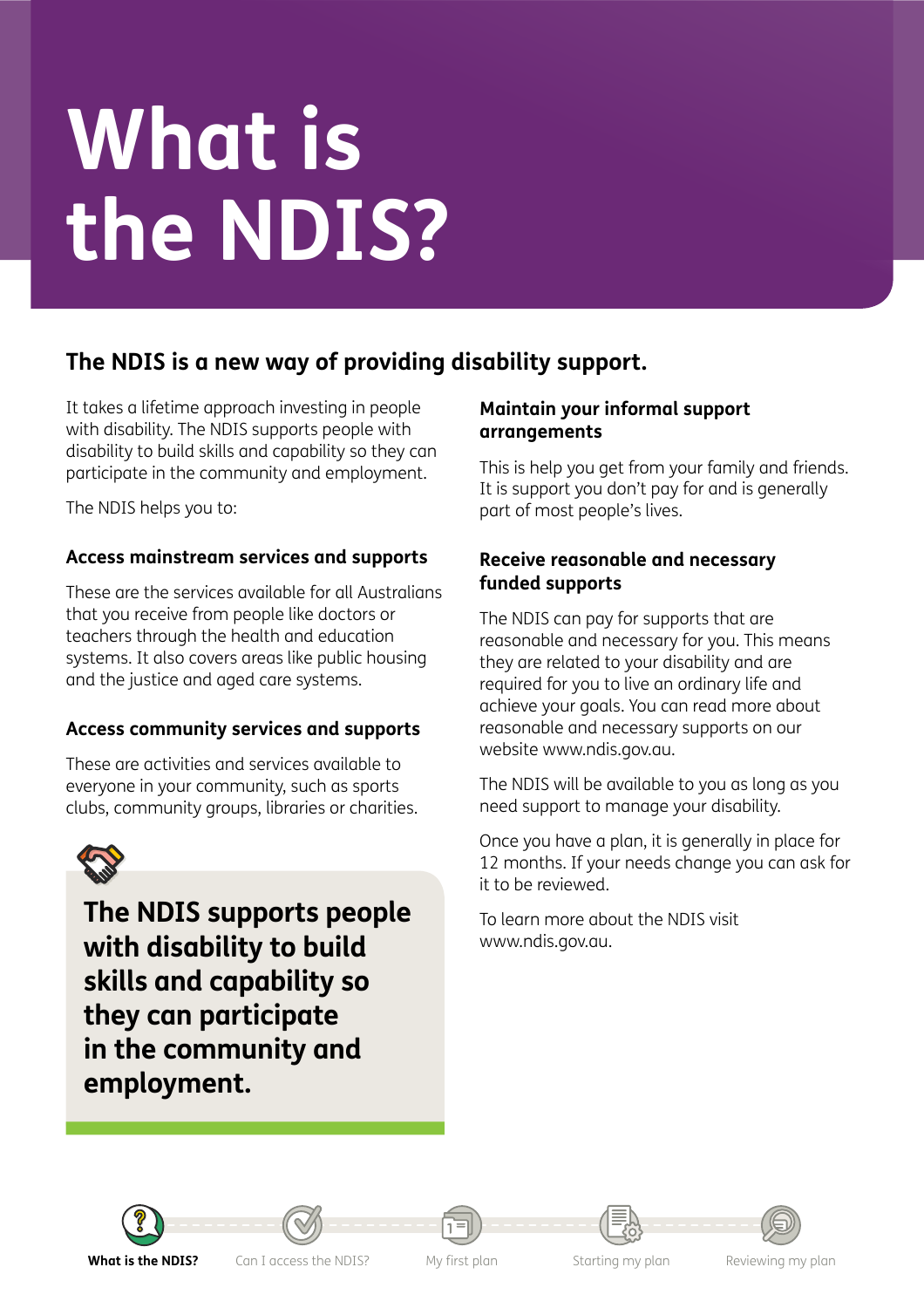

The help you get from your family and friends.

Maintain your informal support arrangements

The activities and services available to everyone in your community, such as sports clubs, community groups, libraries or charities.

# **Access community** services and supports



Receive reasonable and necessary funded supports

The NDIS can pay for supports that are reasonable and necessary for you. This means they are related to your disability and are required for you to live an ordinary life and achieve your goals.

### **Access mainstream** services and supports

The services available for all Australians that you receive from people like doctors or teachers through the health and education systems.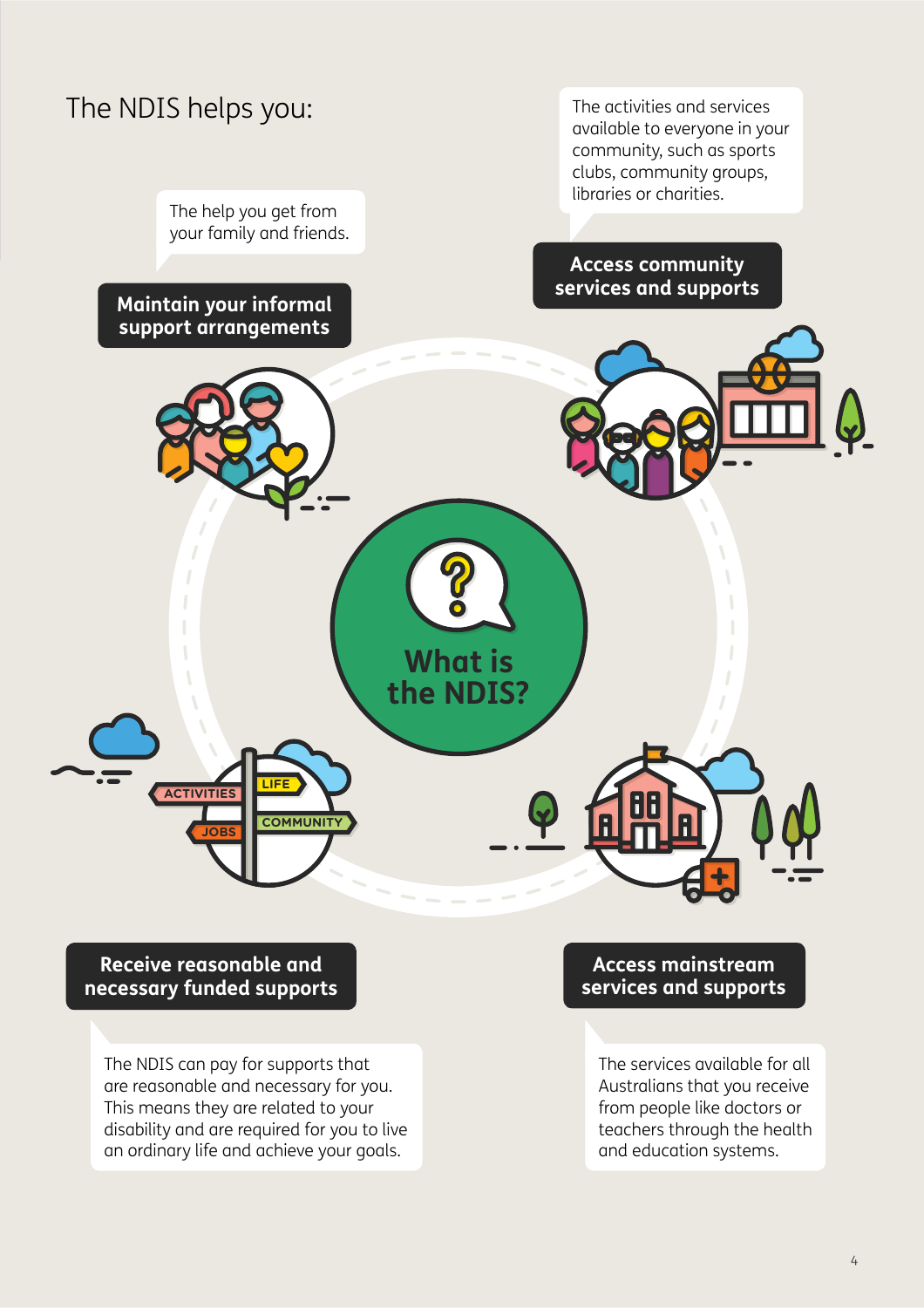# **Can I access** the NDIS?

# You can access the NDIS depending on your age, residency and disability.

# 1. Age

If you are under 65 years of age.

## 2. Residency

If you live in Australia and are an Australian citizen, or you have paperwork that gives you permission to live here permanently.

# 3. Disability

If your disability is likely to be with you for life and substantially impacts how you manage everyday activities. This means you need help from other people or special equipment to do certain things.

## **Early intervention**

Early intervention helps people with a disability that is likely to be with them for life but could be improved by getting some additional support now.

The focus of early intervention is on people getting services and supports now so they require fewer services and supports in the future and can live a more independent life.

Early intervention can also help children under six years old with developmental delay.

More information about early intervention is available on our website www.ndis.gov.au.

## So what do I need to do?

To access the NDIS, we'll need to know some information about you. Everyone will provide this information in different ways. You might be asked to fill in a form or tell someone over the phone.

If you currently get disability supports, your provider may be able to give us this information for you. If you are not currently receiving supports, you will need to contact us when the NDIS is available in your area. You can find out when the NDIS is available in your area on our website www.ndis.gov.au.

Once we have this information, we will contact you to let you know if you are able to access the NDIS, and we will also tell you what the next steps are.

People who meet the NDIS access requirements are called participants.



# The NDIS can support you even if you're not eligible for funding.

If you are not eligible for funding, you may still be able to access disability and mainstream supports available in the community. You can find information about your options to build skills and capability and to link to these services on our website www.ndis.gov.au/people-disability/ information-and-referral.



What is the NDIS?

Can I access the NDIS?

My first plan

Starting my plan

Reviewing my plan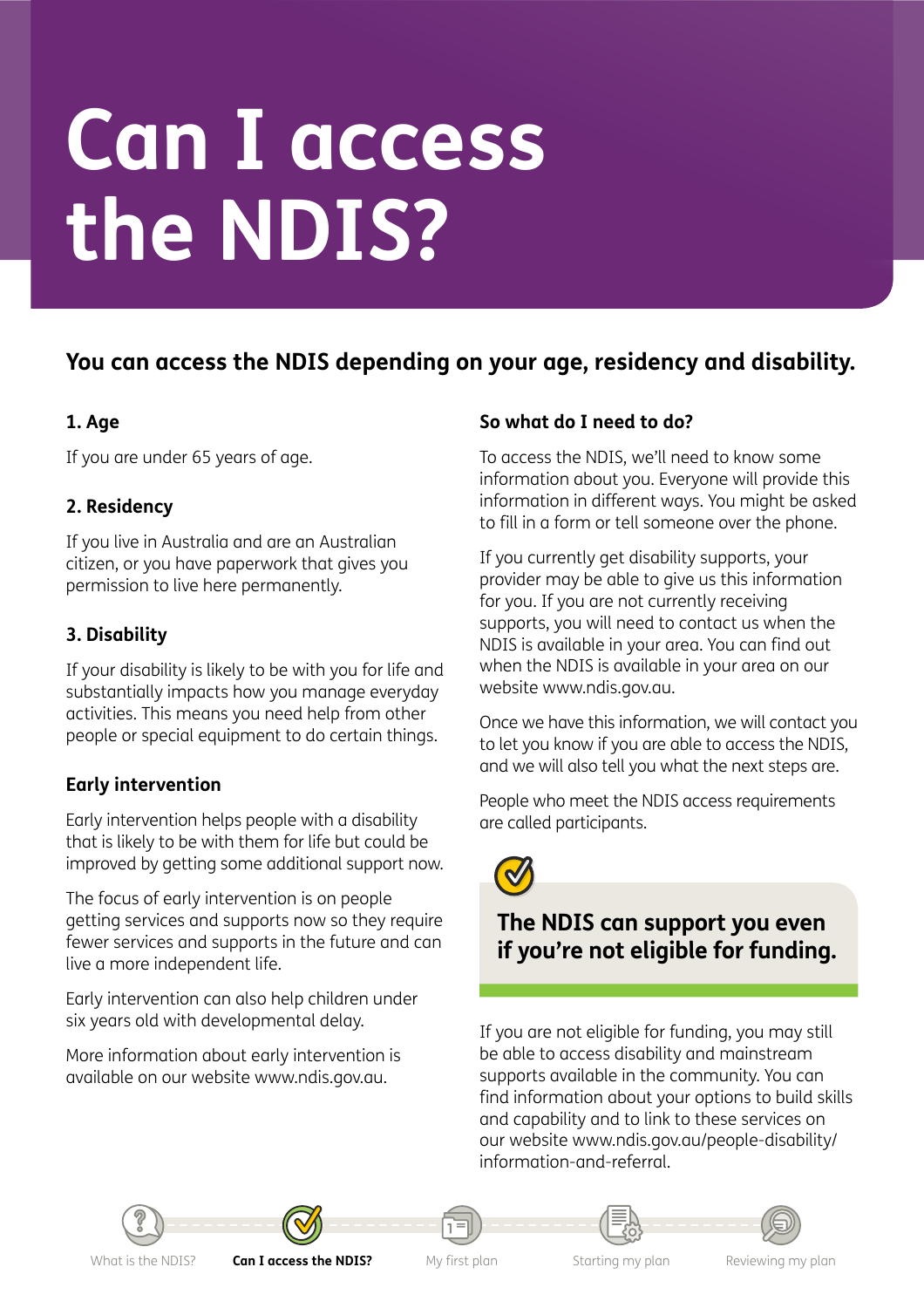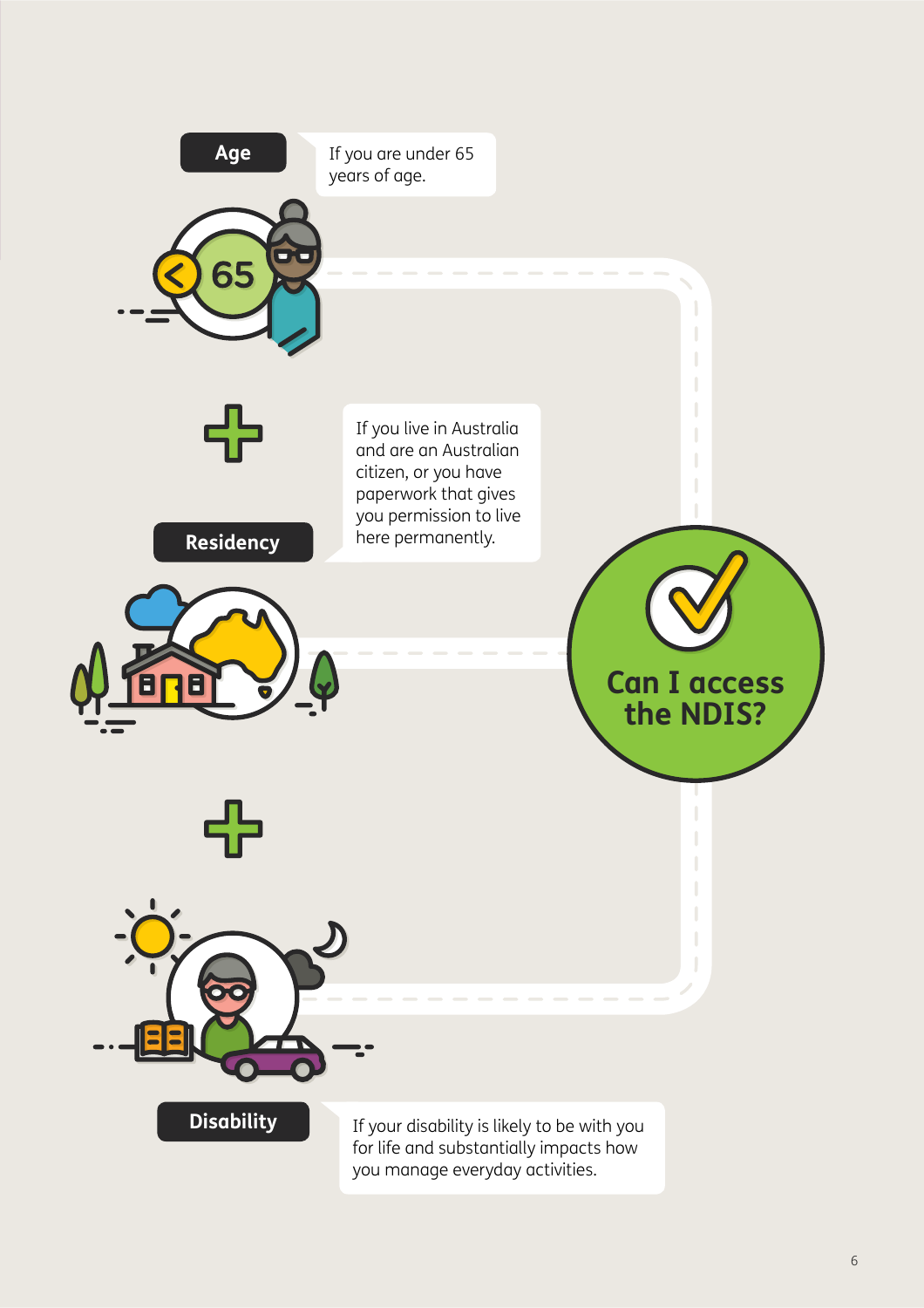# My first<br>plan

# Your first plan is the start of a lifelong relationship with the NDIS and will continue to give you the support you need now.

It will make sure you have time to learn more about all of your options with the NDIS and consider your goals for your next plan.

Your first plan may include the same supports and services you currently receive. It might include a range of supports provided by your family, friends, doctors, school and paid disability providers.

To create your first plan you will have a conversation with an NDIS representative about your current situation and supports. We will ask you how you do everyday things like having a shower or cooking food. This information will form the basis of your first plan. You will keep receiving your current supports until you have an NDIS plan in place.



# Your first plan will be in place for 12 months.

This will give you time to think about how those supports are working for you, and what else you might need to help you achieve your goals before you do your next plan.

Your plan may include:

- Informal supports the care and help you get from your family and friends.
- Community supports the activities and services you can get from people or groups in your local community.
- Mainstream supports the support and services you get from your doctor or school.
- Reasonable and necessary funded supports - the supports and services the NDIS can fund. These are things related to your disability that you need to live your life and increase your options such as getting a job or doing more activities in the community.

Your first plan will be in place for 12 months. This will give you time to think about how those supports are working for you, and what else you might need to help you achieve your goals before you do your next plan.

It will also give you an opportunity to explore options to get involved in your local community through activities such as sports clubs and special interest and community groups.



Can I access the NDIS?

My first plan

Starting my plan

Reviewing my plan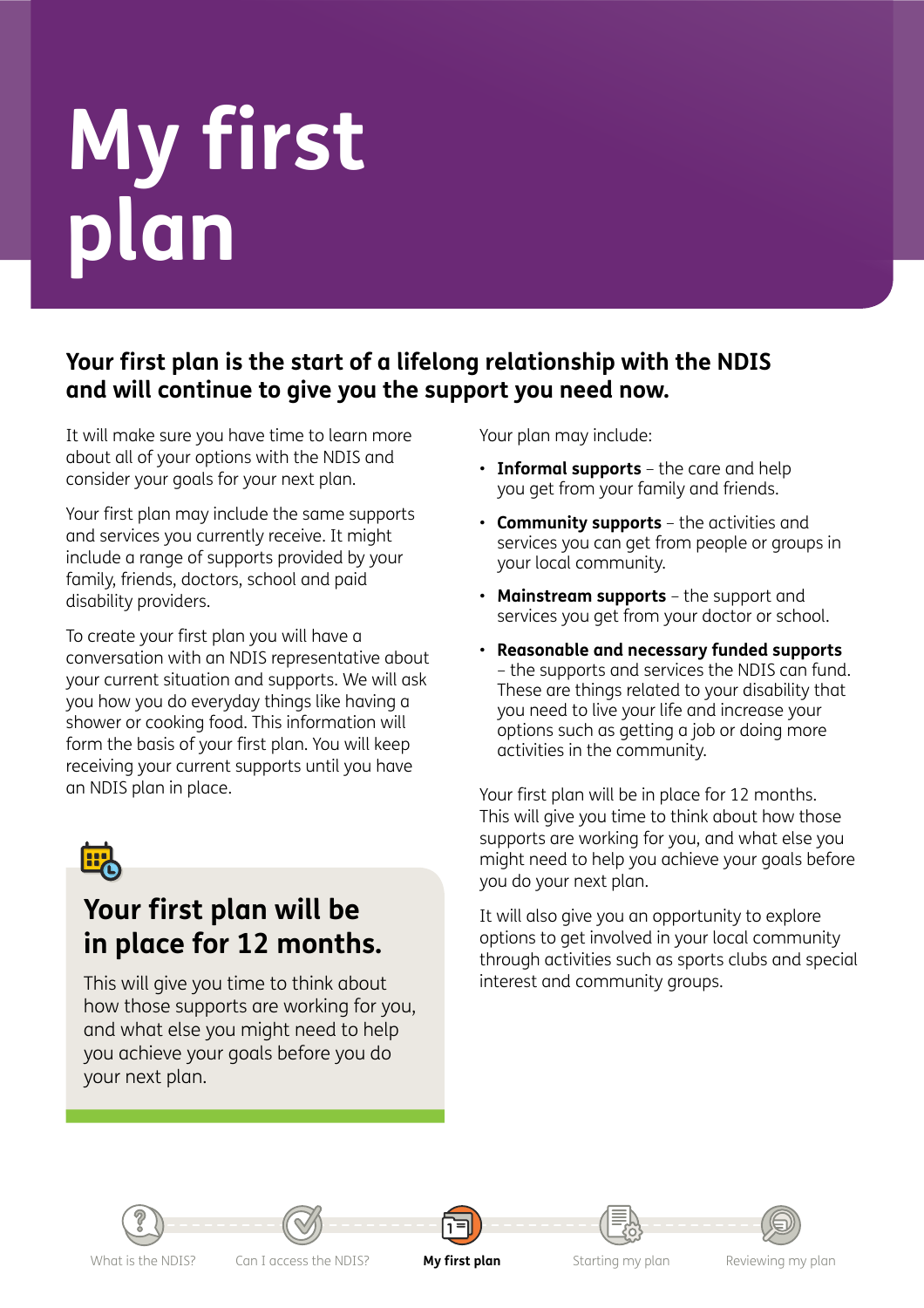

Learn the options available

It will make sure you have time to learn more about all of your options with the NDIS. It will also give you an opportunity to explore options to get involved in your local community.

## **Consider your goals**

Your first plan will give you time to think about what you might need to help you achieve your goals before you do your next plan.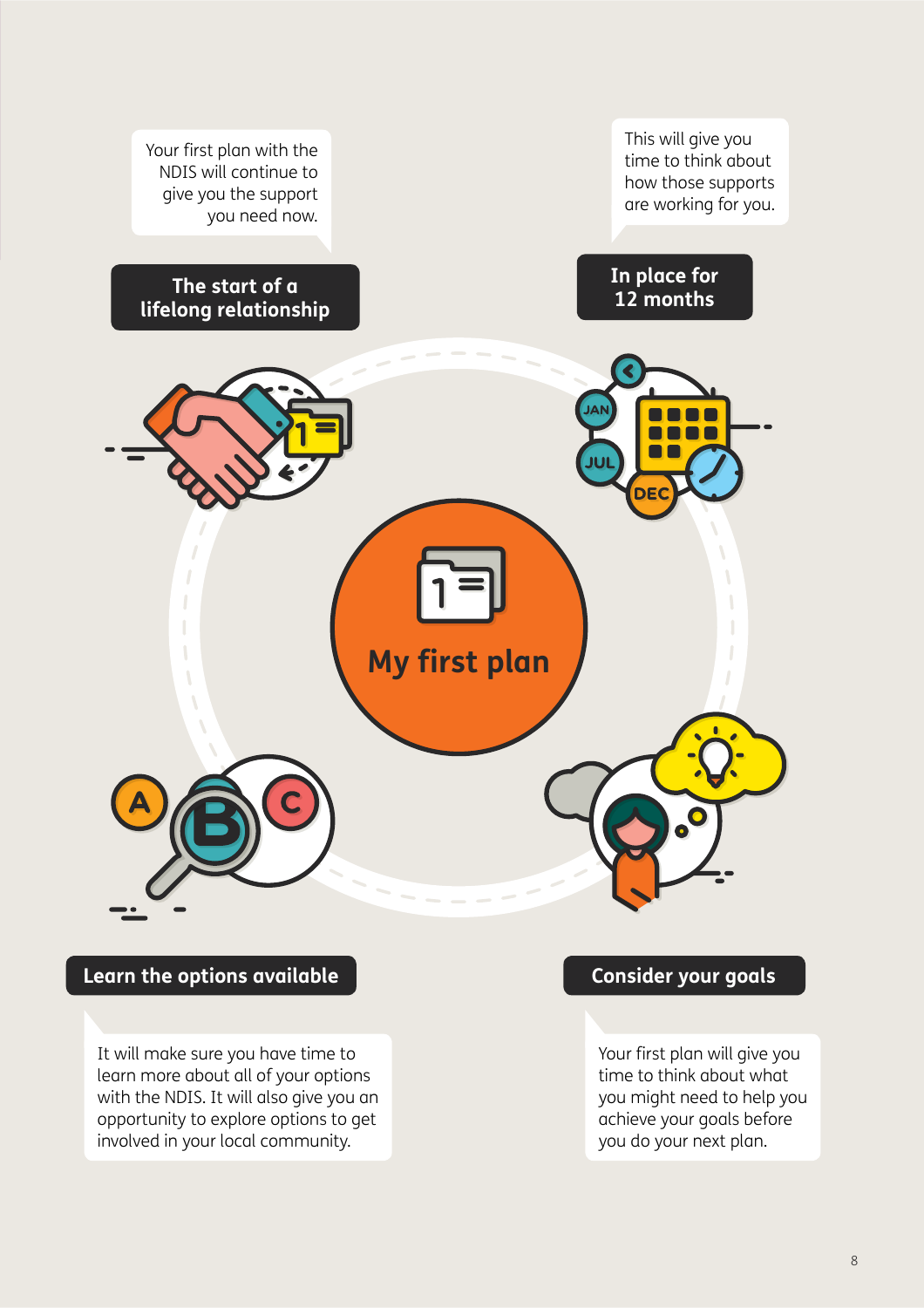# **Starting my plan**

# Once your plan is approved, it is time to put it into action. The NDIS can work with you to start your plan.

This support may include Local Area Coordinators (LACs) who can help you find community activities and the mainstream services that help you achieve your goals. Local Area Coordination is designed to support people with disability to explore and build an ordinary life within their communities.

# **Self-direction**

### Self-direction means **you have control over** your supports and how they are provided.

The National Disability Insurance Agency can help you manage payments to your providers or you can manage these payments yourself.

You can get information on self-directing and self-managing your plan on our website www.ndis.gov.au/participants.



**You can choose your own support providers and how**  this support is delivered.

# **Choosing your providers**

**You can choose the providers you want to**  deliver the services you need. You will normally heed to make a written agreement with your providers to do this. Your existing provider may heed to continue to deliver some supports initially.

# **Participant Portal**

You can access your plan on the Participant Portal, an online tool available through the myGov website that keeps all of your documents together. You'll receive portal access instructions once your plan is ready. If you choose to selfmanage your funding, you can also process payments through the portal.

# **Starting your plan**

While you are starting your plan, you might like to:

- Think about your future goals.
- Consider activities and ways of achieving your goals.

It is important to think about how your first plan is working for you - what is good and what is not. This will help you prepare for your next plan at your plan review.

What is the NDIS? Can I access the NDIS? My first plan **Starting my plan** Reviewing my plan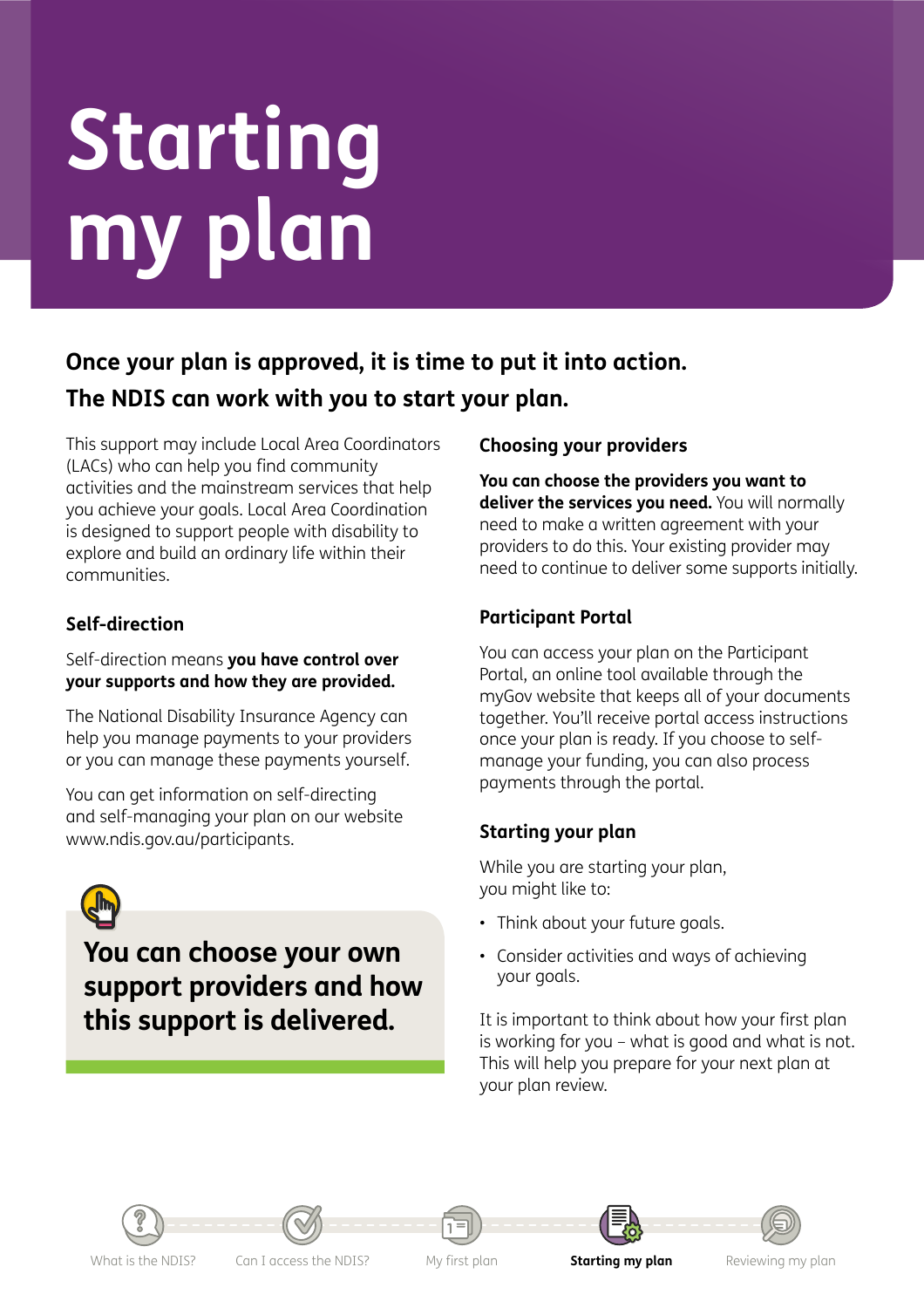

of your documents together.

It is important to think about how your first plan is working for you - what is good and what is not.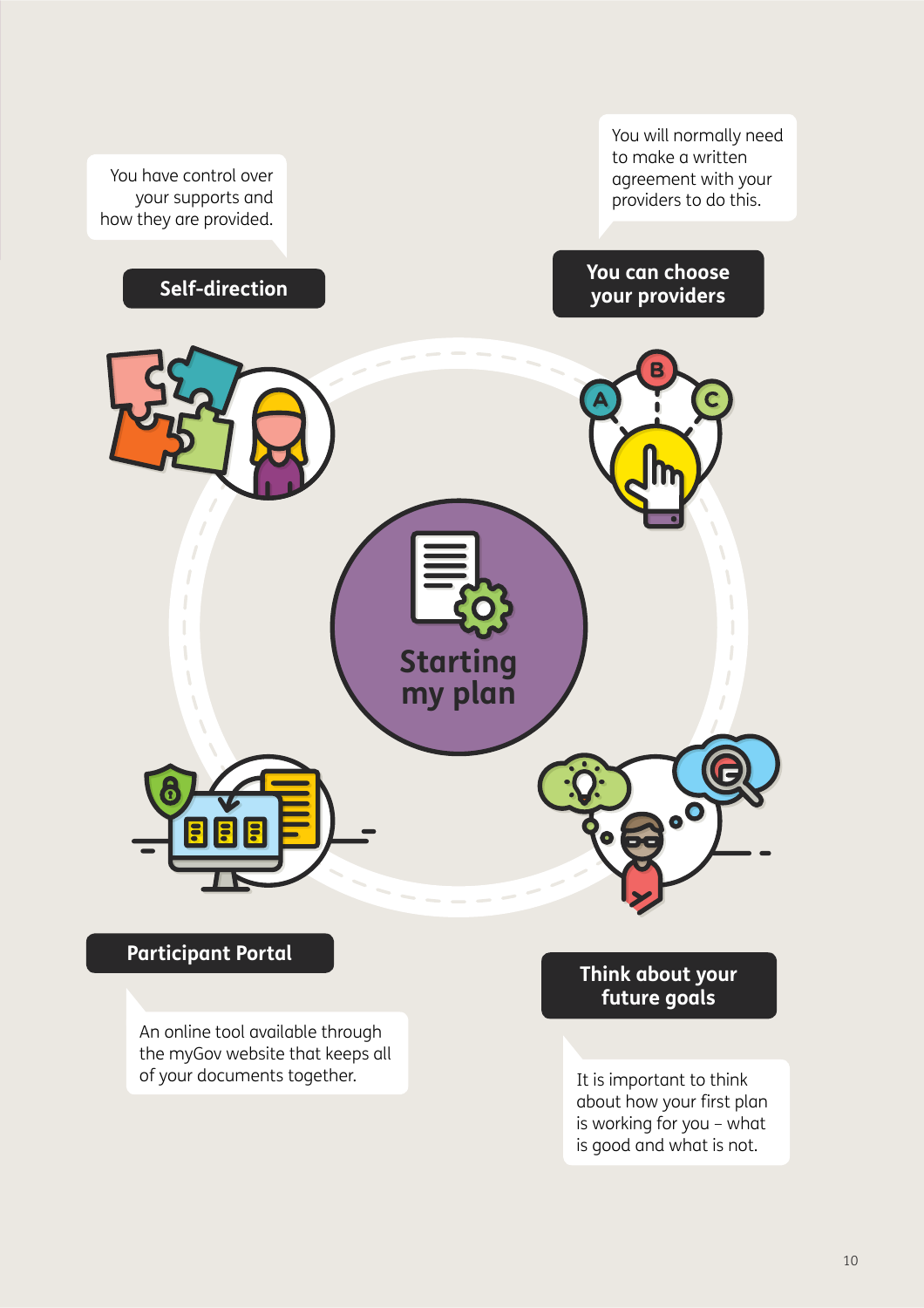# Reviewing my plan

# While everyone is different, your first plan will generally be in place for 12 months before we work with you to make any changes. This is called a plan review.

Have a think about your goals in both the short and long term. Knowing what you would like to work towards will help you to think about the supports and services you may need to achieve those goals.

It's important your NDIS plan, and any funded supports, continue to work well for you.

This means your plan is helping you to achieve your goals.

Before you start your plan review, it can also be helpful for you to explore options to get involved in your local community through activities such as sport clubs, local theatres, special interest groups and community gardening.

If your circumstances or needs change you can talk to us about potentially changing your plan. You can ask a family member, friend, carer or provider to support you during a plan review.



# **Changing providers**

If you feel a support or service provider is not helping you as much as they could, you can change provider. You don't need to wait until your plan review. See 'choosing a provider' on our website for more information



Can I access the NDIS?

My first plan

Starting my plan

Reviewing my plan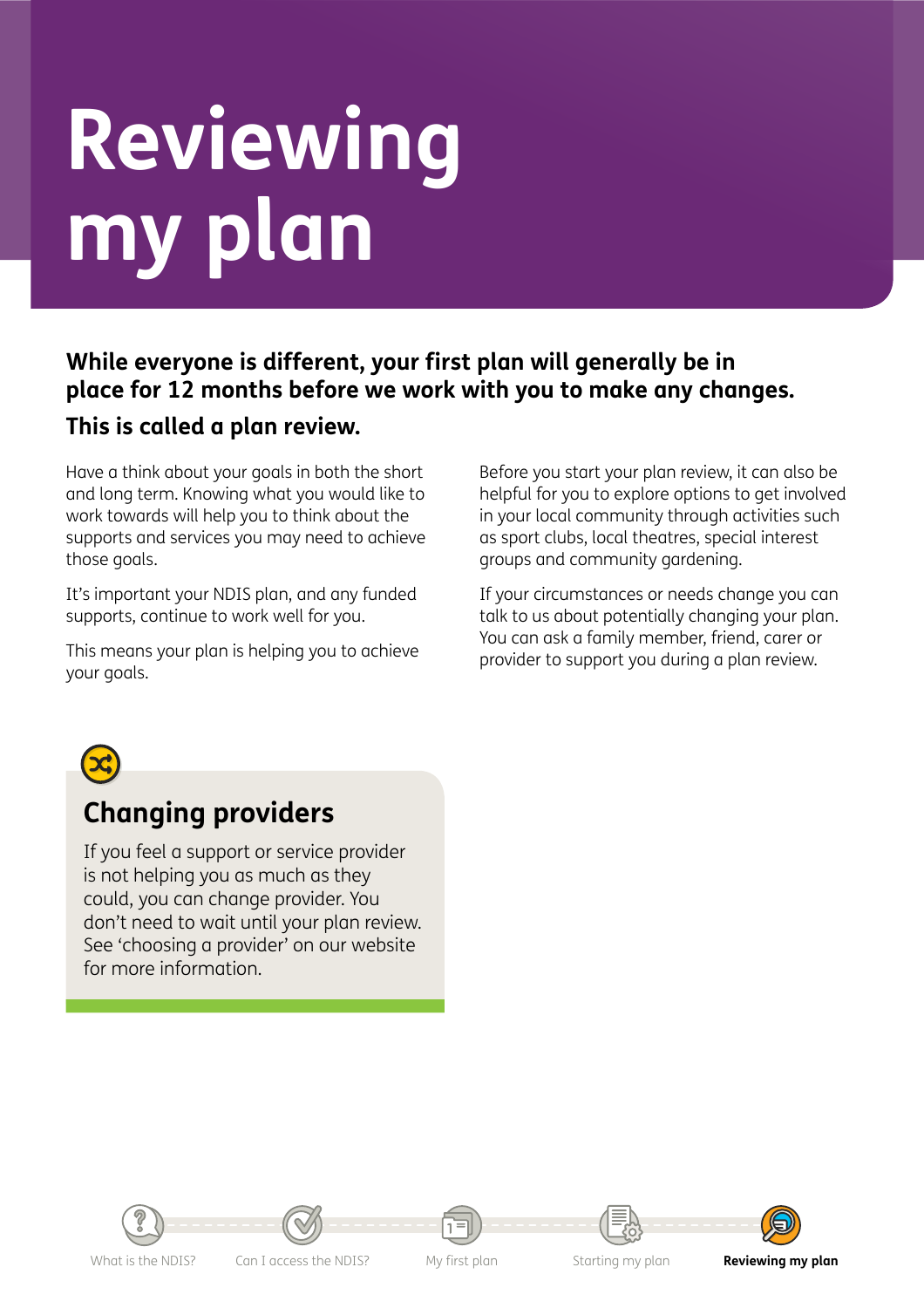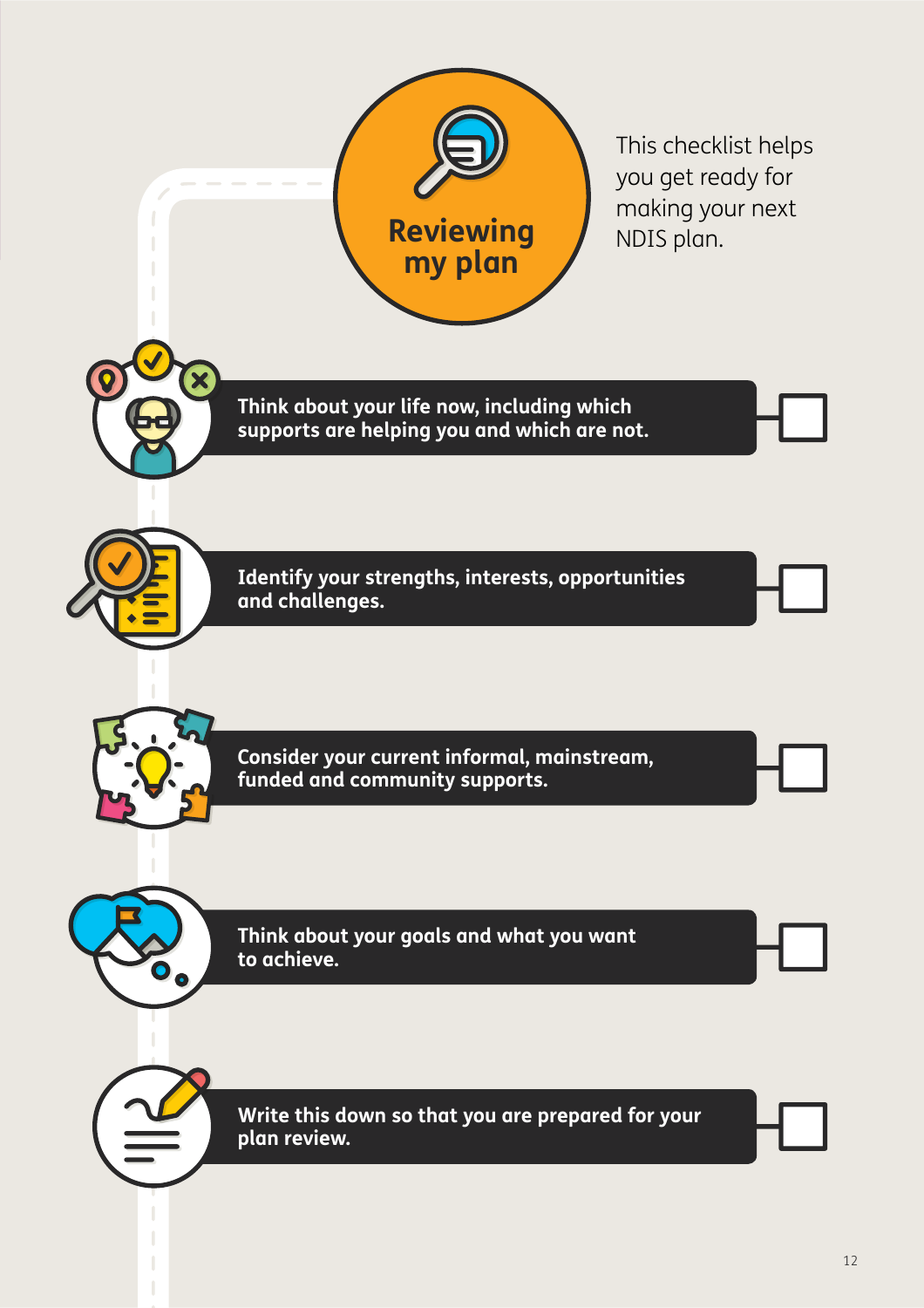| <b>Notes</b> |
|--------------|
|              |
|              |
|              |
|              |
|              |
|              |
|              |
|              |
|              |
|              |
|              |
|              |
|              |
|              |
|              |
|              |
|              |
|              |
|              |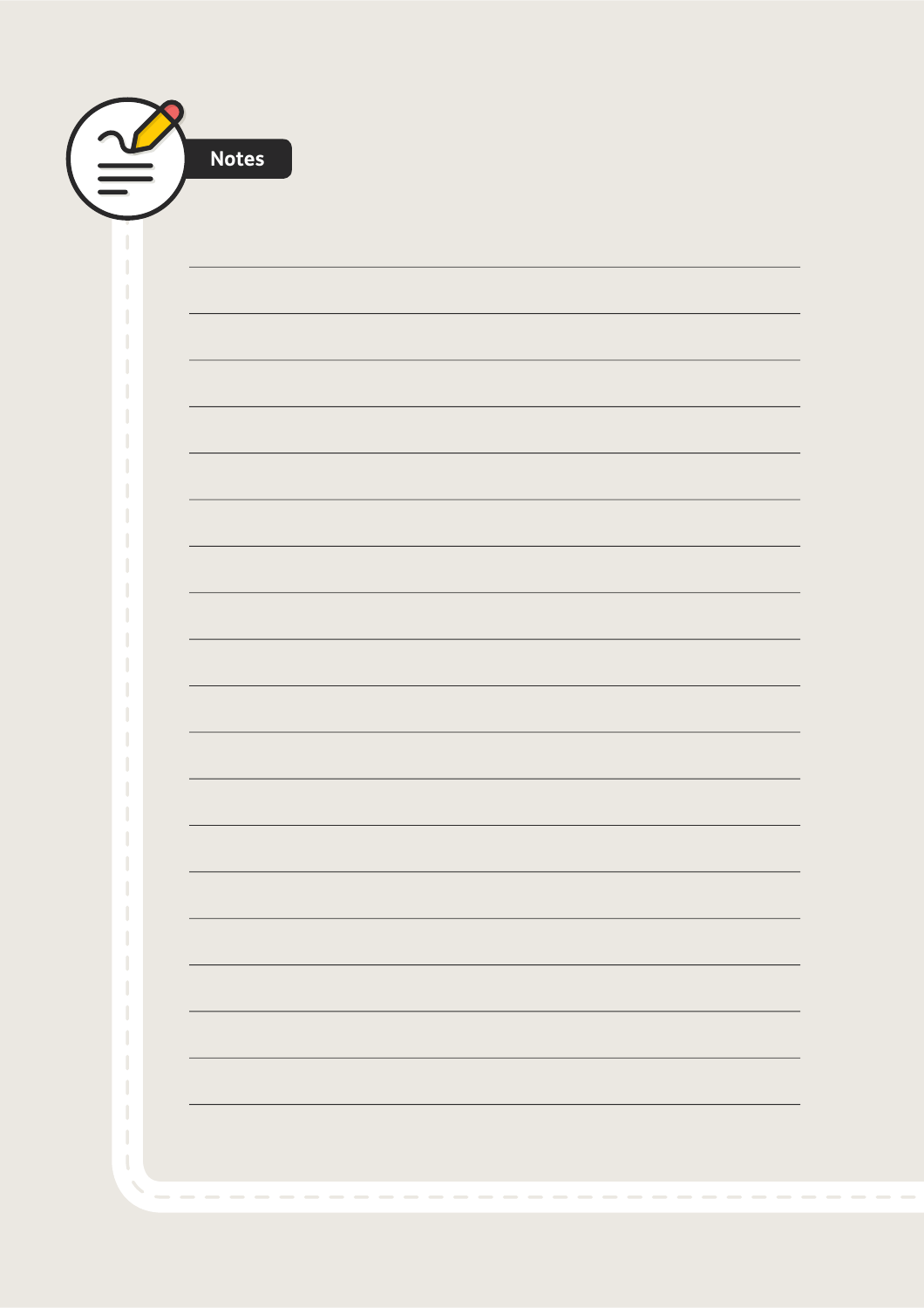